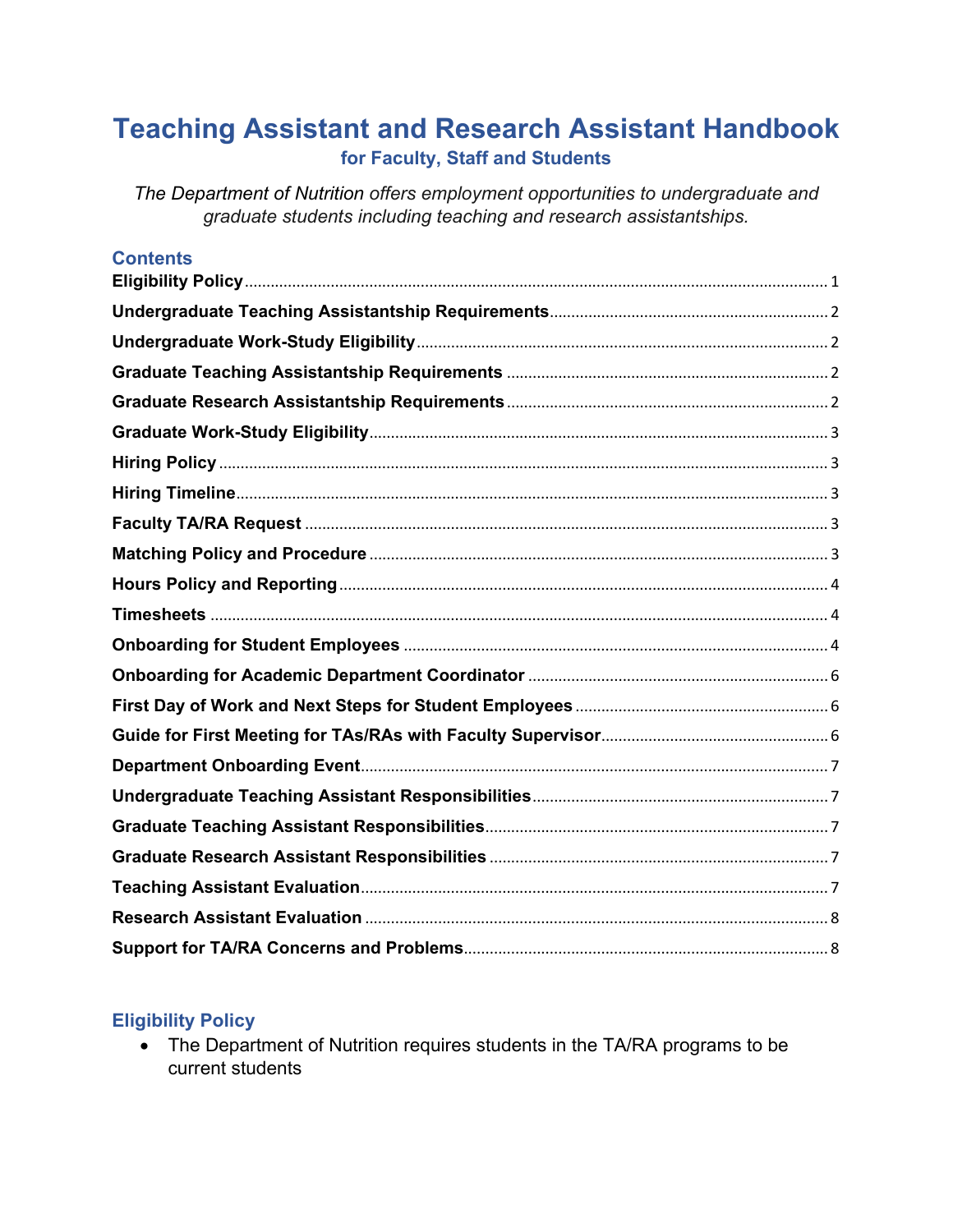- $\circ$  TA/RA positions paid with non-work-study funds must be current nutrition students
- $\circ$  Students from other departments will be not be matched to a position unless granted work-study funding
- Students in the TA/RA programs must be degree seeking
- Student employment cannot continue after graduation
- Any student whether internal or external to the department must submit a complete application in People Admin within the set hiring timeline and apply for work-study funding

# <span id="page-1-0"></span>**Undergraduate Teaching Assistantship Requirements**

- Applicant must be enrolled in at least 6 undergraduate credit hours when holding a teaching assistantship
- Applicant must be willing to interact with and establish a good rapport with students enrolled in the course for which they are applying to be a TA
- Applicant must be meeting Academic Standing Policies set forth for undergraduate students by the Department of Nutrition

#### <span id="page-1-1"></span>**Undergraduate Work-Study Eligibility**

- A **FAFSA** and completed financial aid file for the academic year are required to be considered for all Federal and State work-study funds, including No-Need State awards
- Student must be registered for 6 undergraduate credits

#### <span id="page-1-2"></span>**Graduate Teaching Assistantship Requirements**

- Applicant must be enrolled in at least 3 graduate credit hours when holding a teaching assistantship
- Applicant must be willing to interact with and establish a good rapport with students enrolled in the course for which they are applying to be a TA
- Applicant must be meeting Academic Standing Policies set forth for graduate students by the Department of Nutrition

# <span id="page-1-3"></span>**Graduate Research Assistantship Requirements**

- Applicant must be enrolled in at least 3 credits hour of graduate nutrition coursework when holding a non-work-study funded research assistantship
- Applicant must be willing to interact with and establish a good rapport with faculty member and other Research Assistants
- Applicant must be meeting Academic Standing Policies set forth for graduate students by the Department of Nutrition
- RAs are not allowed to work on course projects as a part of their assistantship but may work on research that supports or expands upon a course project in a meaningful way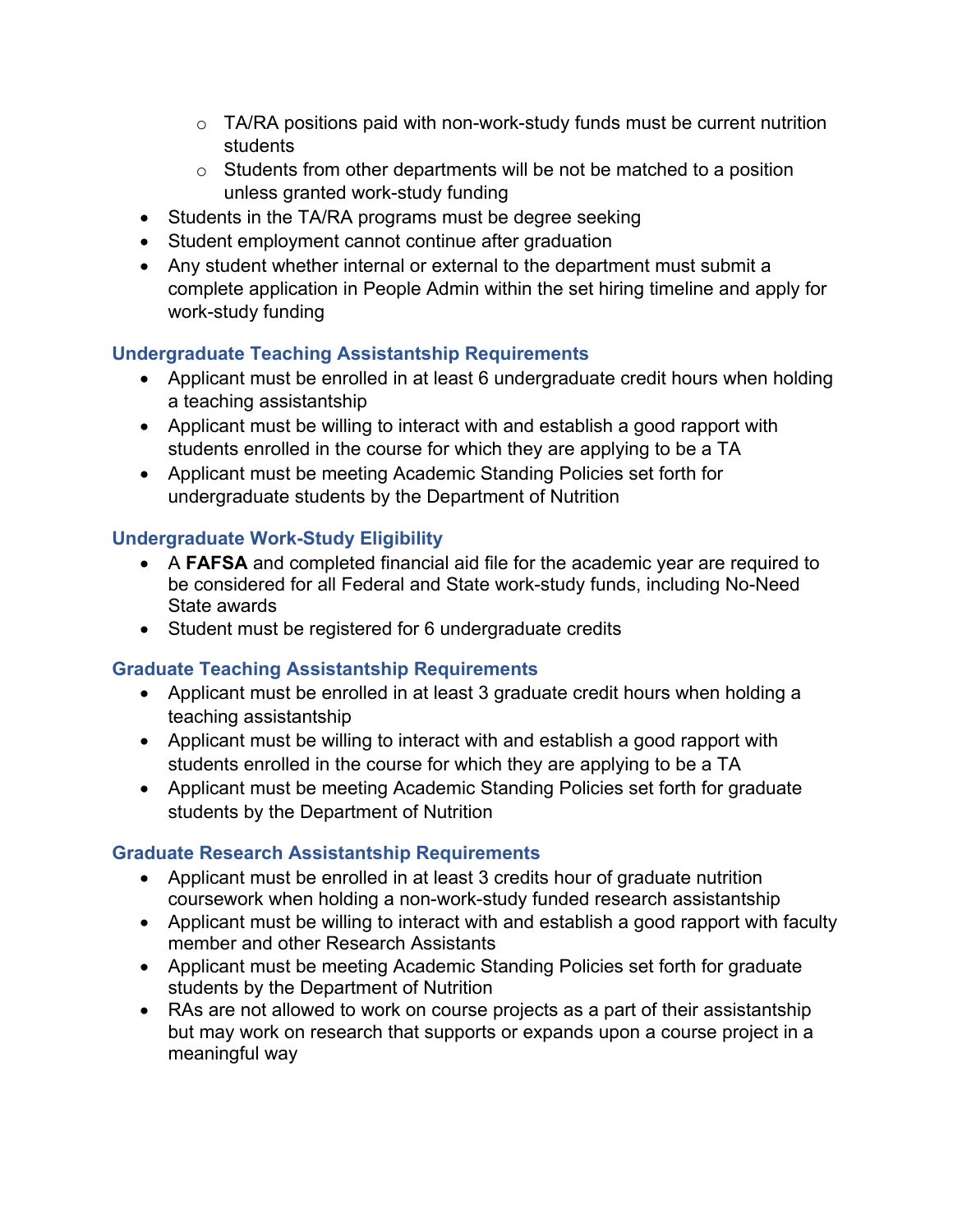## <span id="page-2-0"></span>**Graduate Work-Study Eligibility**

- A **FAFSA** and completed financial aid file for the academic year are required to be considered for Federal work-study funds
- Student must be registered for 3 graduate credits

## <span id="page-2-1"></span>**Hiring Policy**

- Any student whether internal or external to the department must submit a complete application in People Admin within the set hiring timeline
- Partial and late applications will not be accepted
- Students can typically only hold 1 RA or TA position with the Department of Nutrition at a time. The opportunity for students to hold more than 1 RA or TA position will be determined based on position availability and demand, available funding, and other considerations. Students holding more than 1 RA or TA position can work a maximum combined 20 hours a week.
- Students that are matched to an available position will be notified

## <span id="page-2-2"></span>**Hiring Timeline**

Applications will not be accepted outside of the hiring timeline outlined below

#### Fall

- Fall application cycle opens March 1 and closes on April 15
- Faculty will review and rank top 3 between April 16 and April 30
- Student employees will be matched to a position by May 1

#### Spring

- Spring application cycle opens October 1 and closes on November 15
- Faculty will review and rank top 3 between November 16 and November 30
- Student employees will be matched to a position by December 1

# <span id="page-2-3"></span>**Faculty TA/RA Request**

- Faculty are required to submit a request for TA and/or RA by March 31 for fall positions and October 31 for spring positions
	- o Request Form: [https://msudenver.qualtrics.com/jfe/form/SV\\_ezjH0OHwXGKijgq](https://msudenver.qualtrics.com/jfe/form/SV_ezjH0OHwXGKijgq)
- All full-time faculty requests will be given preference
- Affiliate faculty requests will be honored after full-time faculty requests, budget, etc. are assessed

# <span id="page-2-4"></span>**Matching Policy and Procedure**

- The Office of Student Services is responsible for all matching procedures and will attempt to match faculty with their first-choice student
- Faculty can select and prioritize up to three students that they would like to work with
	- $\circ$  Faculty's top choice for students will be honored on a rotating basis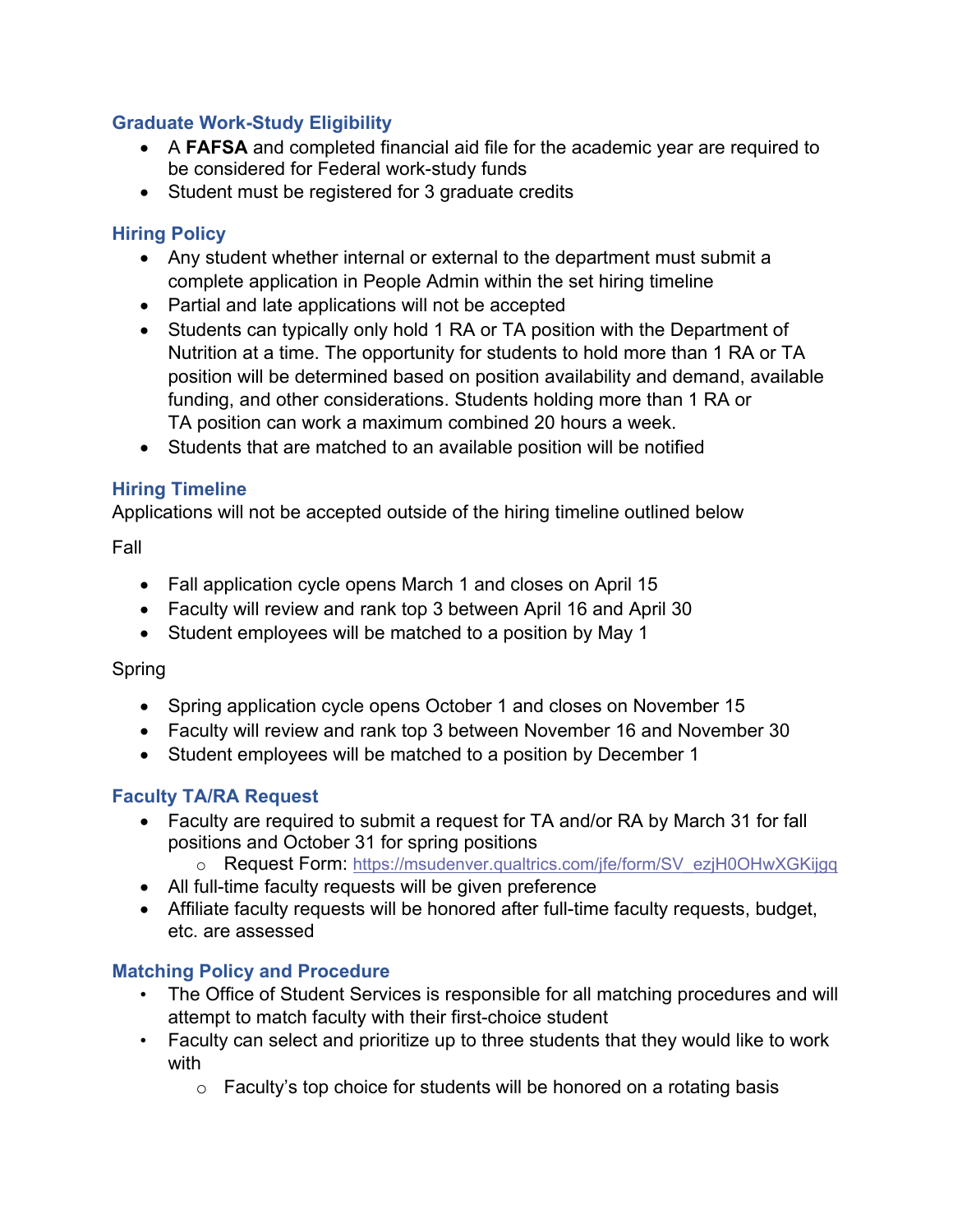- Faculty who no longer need their RA or TA are not allowed to match that student with another faculty member – please notify us if you no longer need your student TA or RA so we can match them with an appropriate faculty member based on needs, demand, budget, etc.
- Fall RAs/TAs can continue into spring without an application
- Faculty or continuing students that require a new match in Spring will be matched by the Office of Student Services
- Faculty will be matched with a maximum of 1 TA per course and 1 RA, if available

# <span id="page-3-0"></span>**Hours Policy and Reporting**

- TAs and RAs can work up to 180 hours per semester or earn a maximum of \$3,000, equivalent to 9 hours per week, per position
- Federal Work-Study awards are typically \$3,000, MS will match this award for students not eligible for Federal Work-Study funding
- RA/TA are responsible for tracking hours to ensure they do not go over the 180 hour per semester limit

## <span id="page-3-1"></span>**Timesheets**

- The Webtime Entry Timesheet is to be completed by the employee by the HR designated due date
- The employee must send an email detailing their hours to the Faculty supervisor and copy the Academic Department Coordinator for approval prior to the due date
- The Faculty supervisor will reply all with their approval via email
- Once the documentation is approved by the Faculty member, the Academic Department Coordinator will approve the Teaching/Research Assistant's Webtime Entry Timesheet
- TAs/RAs cannot record hours on Federal Holidays

# <span id="page-3-2"></span>**Onboarding for Student Employees**

<https://temp.msudenver.edu/se/gettingstarted/>

- Completion of the University's Background Check
	- o Once you have received and accepted the "Student Employment Agreement" email from [positions@msudenver.edu,](mailto:positions@msudenver.edu) the SE Team will initiate an email from HireRight Customer Support using the email address provided in your application.
		- **TIP:** If you have not received an agreement, please contact us at [studentemployment@msudenver.edu](mailto:studentemployment@msudenver.edu) for assistance.
	- $\circ$  Follow the steps in the email to complete and submit the authorization form.
	- o Once the Background Check is completed we will update your status in PeopleAdmin.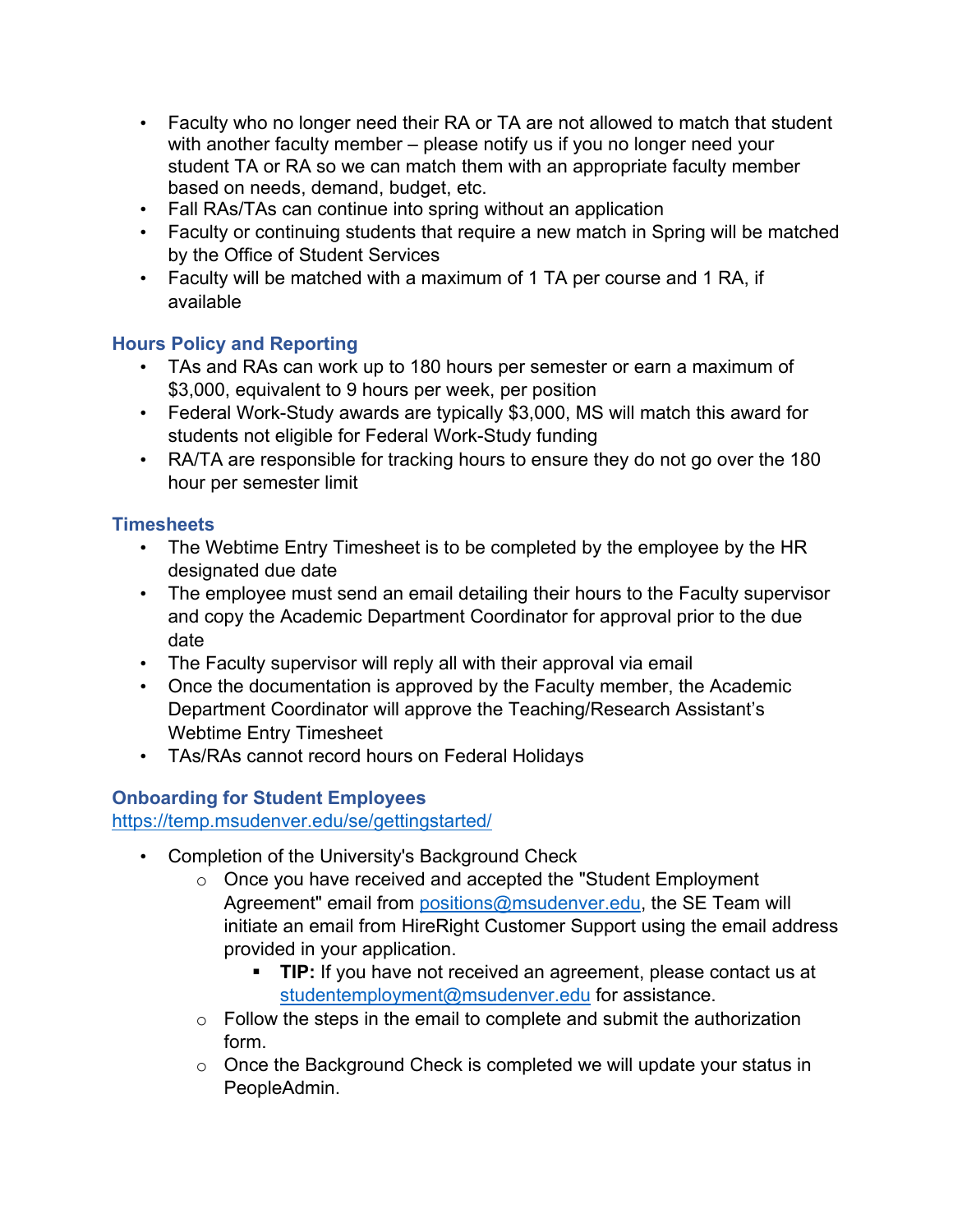- Complete the I-9 Employment Verification Form
	- $\circ$  Use the following link  $$ [https://hrx.talx.com/ec/#/login/17682/Template/6c35ea4a-367e-4b3b](https://hrx.talx.com/ec/#/login/17682/Template/6c35ea4a-367e-4b3b-b84d-c0bf29fe2e46?Required=True)[b84d-c0bf29fe2e46?Required=True](https://hrx.talx.com/ec/#/login/17682/Template/6c35ea4a-367e-4b3b-b84d-c0bf29fe2e46?Required=True)
	- o Note "Forms of Identification" needed to complete the process (see page 4 of packet or list below)
	- o Must have one item from List A or a combination of one from List B plus one from List C
- Complete the Employment Packet
	- o Student Hourly or Work-Study Employees, please complete the New Student Employee Packet
	- o International Student Employees, please complete the New International Student Employee Packet
	- o **TIP:** Please save to your desktop or local folder and open from that location to see the digital signature fields.
- Submit your completed Employment Packet via the SE Team Liquid Files Dropbox:

<https://secureshare.msudenver.edu/filedrop/StudentEmploymentDropbox>

- o Include the following support documents
	- Class Schedule detailed view showing credit hours from Student Hub
		- During the Fall and Spring semesters, student employees must be enrolled in a minimum of 6 credit hours (unless it is the last semester before the student graduates).
		- During the summer, student hourly employees may be below this requirement but must submit proof of registration for the fall.
			- $\circ$  Students who are below the minimum of 6 credits hours in the summer will be automatically be enrolled in the Student Employment Retirement Plan (SERP). (Exceptions are given to students taking less than 6 credit hours in the last semester before graduation. Please inform HR if this is the case.
	- Work-Study Award Award information from the Aid by Year screen from the Student Hub
	- A WK(YY) or a WK(SUM) Work-study Request Form must be submitted to Financial Aid to request/accept awards.
	- Direct Deposit Enrollment
		- A voided check or a letter from the bank with the routing and account numbers must be provided, Bank statements or deposit slips are not valid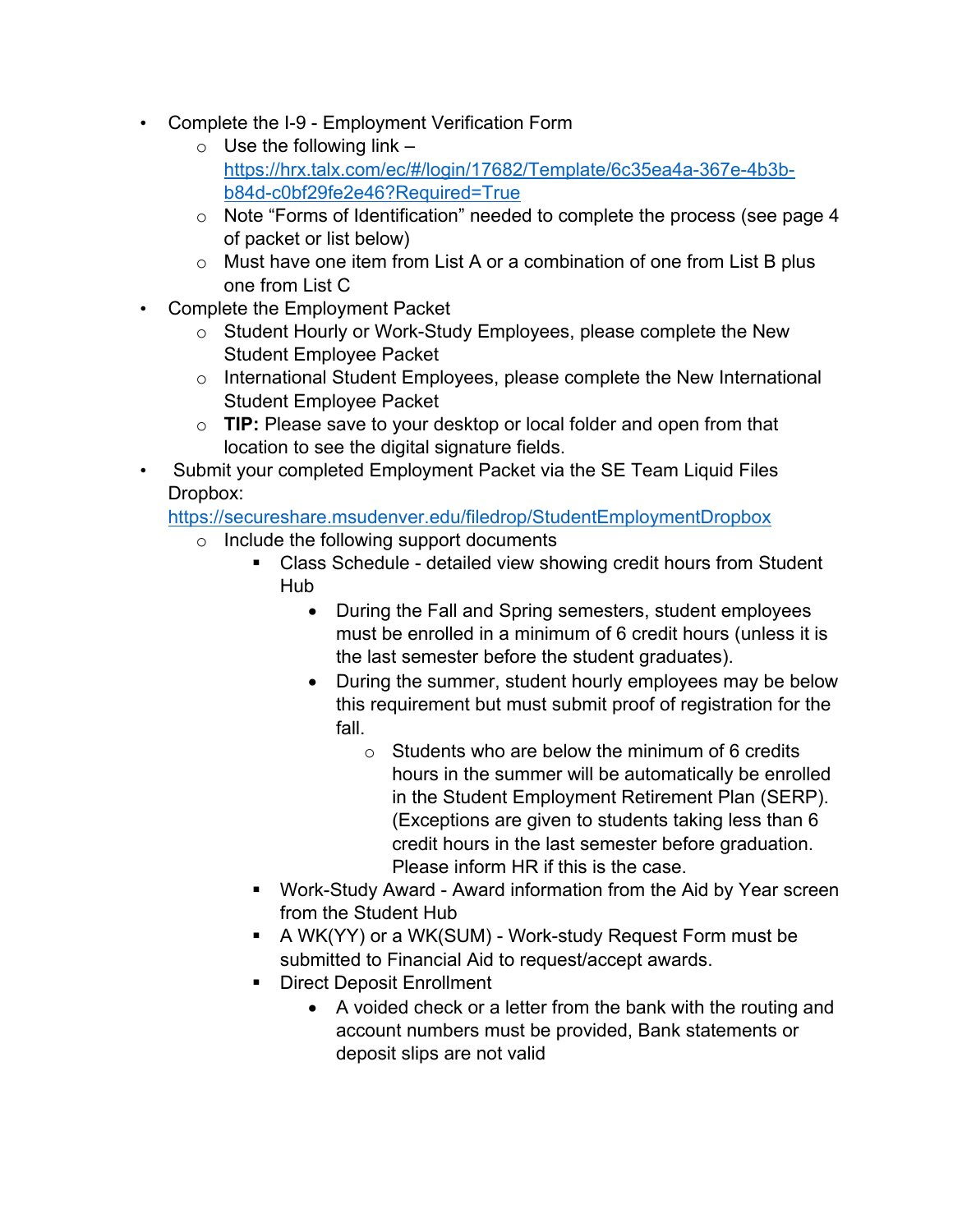- Provide the required acceptable forms of identification necessary to verify employment, to the HR Front Desk in the Jordan Student Success Building, Suite 310
	- o Provide one item from List A or one item from List B plus one item from List C.
	- o [List of Acceptable Documents](https://temp.msudenver.edu/media/content/studentemploymentportal/pre-hire/I9AcceptableDocs.pdf)
- You will receive a confirmation email with your eligible start date. You may not start or attend any meetings or trainings until this has been received.

# <span id="page-5-0"></span>**Onboarding for Academic Department Coordinator**

- Submit Hiring Proposal in People Admin
- Complete and Submit the "Student New Hire Hourly" ePAF for your new employee
	- $\circ$  The SE Team will not approve and apply the ePAF until after we have received all of the employment paperwork and required supporting documents from the employee.
- A Confirmation Email will be sent once the ePAF has been applied and your new employee is active in the system.
	- o Your new student employee may not start or attend any meetings or trainings until you receive the confirmation email with their eligible start date.

# <span id="page-5-1"></span>**First Day of Work and Next Steps for Student Employees**

- After you have received the confirmation email with your eligible start date, you will need to set your work-schedule with your supervisor.
- First day of work please watch the following 3 videos regarding the timesheet process and key points in the Student Employment Handbook. After watching the videos please take our brief quiz (PDF) and review your answers with your supervisor.
	- o [WebTime Entry Online](https://msudenver.yuja.com/V/Video?v=1208634&node=4503664&a=612507666&autoplay=1) Timesheets
	- o [Paper Timesheets and when they should be used](https://msudenver.yuja.com/V/Video?v=1208635&node=4503665&a=1422209460&autoplay=1)
	- o [Student Employee Handbook -](https://msudenver.yuja.com/V/Video?v=1208637&node=4503667&a=698977518&autoplay=1) Key Points
	- o [Video Quiz](https://temp.msudenver.edu/media/content/studentemploymentportal/forms/VideoQuiz_June2020.pdf)
- First week of work familiarize yourself with the Student Employment Portal and the [Student Resources](https://temp.msudenver.edu/se/studentresources/) and [Timesheets](https://temp.msudenver.edu/se/Timesheets) sections.
- First 30 days of work you will need to complete the "Required University" [Trainings".](https://temp.msudenver.edu/se/studentresources/Required%20University%20Trainings) The Office of Equal Opportunity will send a notification when you have been given access to the trainings.

# <span id="page-5-2"></span>**Guide for First Meeting for TAs/RAs with Faculty Supervisor**

• Faculty will provide TAs/RAs with first meeting agenda that includes overview of the course or project for the semester, each team member's role, clear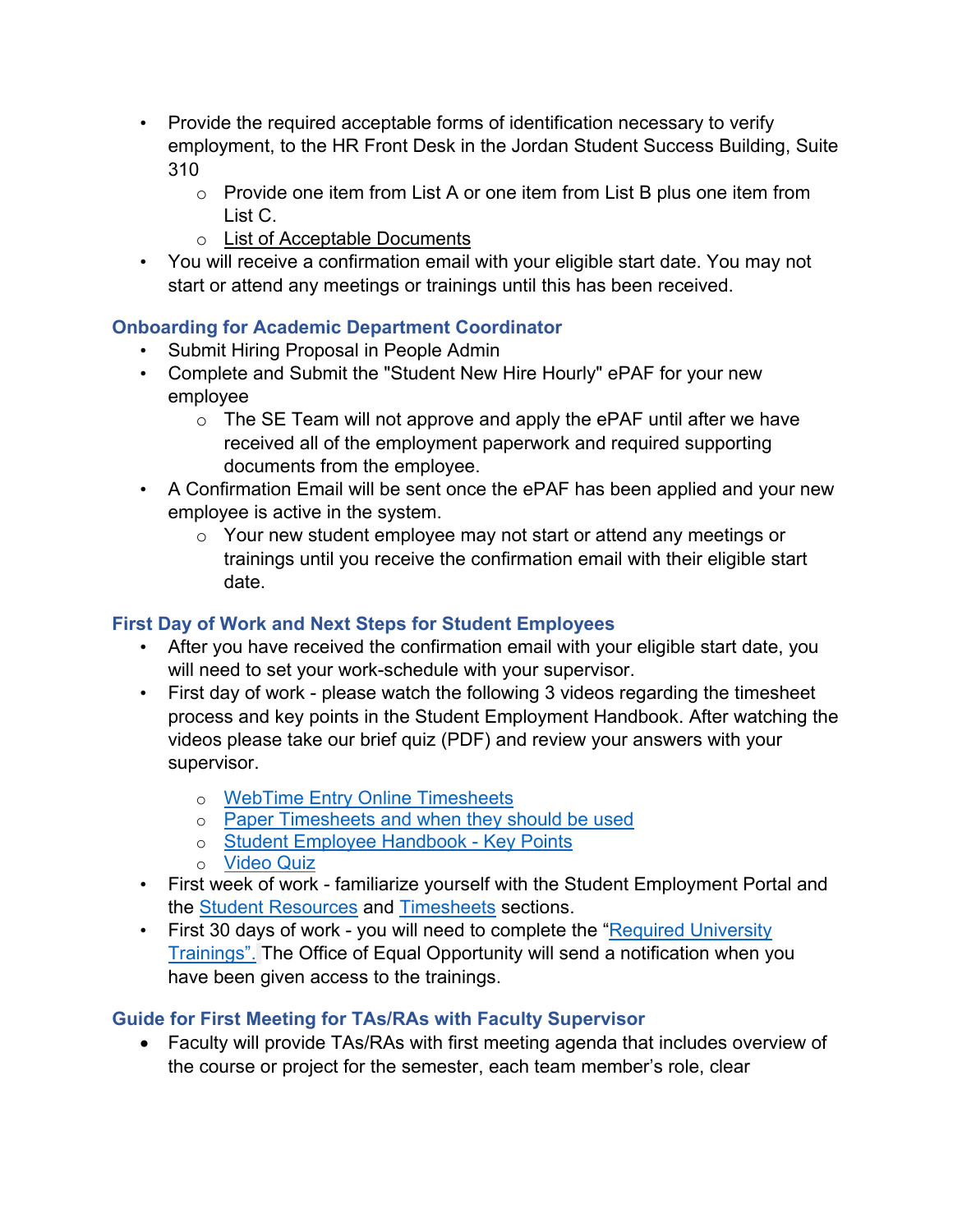expectations of common instructional or project goals and mechanisms for consistent communication

• TAs/RAs are encouraged to communicate to their Faculty supervisor any questions, concerns, and goals for their TA/RA experience (e.g. preparing and delivering a guest lecture) during the first meeting and anytime thereafter

#### <span id="page-6-0"></span>**Department Onboarding Event**

- The Department of Nutrition will host an onboarding event at the beginning of each semester
- Date, time and location of the event will be shared with faculty and TAs/RAs

# <span id="page-6-1"></span>**Undergraduate Teaching Assistant Responsibilities**

- Assist faculty in daily and weekly operations of undergraduate or graduate courses
- Assist in grading exams, quizzes, essays, and assignments
- Work with students one-on-one, providing mentorship
- Attend scheduled class times to interact with professor and students

# <span id="page-6-2"></span>**Graduate Teaching Assistant Responsibilities**

- Assist faculty in daily and weekly operations of undergraduate or graduate courses
- Assist in grading exams, quizzes, essays, and assignments
- Work with students one-on-one, providing mentorship
- Attend scheduled class times to interact with professor and students
- Assist faculty, when appropriate, with course content creation, lecture delivery, and organization of other course delivery components

# <span id="page-6-3"></span>**Graduate Research Assistant Responsibilities**

- Assist faculty in completing research projects including but not limited to assisting with study formulation, data collection, data analysis, and dissemination of results
- Meet with faculty mentor on a regular basis, initiating communication and asking questions when necessary
- Meet with other Department of Nutrition Research Assistants for training and check-ins
- Present research findings at Department of Nutrition Research Day
- Research Assistants are expected to be flexible, able to work independently, and open to learning and taking initiative

# <span id="page-6-4"></span>**Teaching Assistant Evaluation**

- Faculty Supervisors will ensure TA quality throughout the semester by scheduling weekly meetings
- Faculty Supervisors will provide the TA with an evaluation at the end of the semester